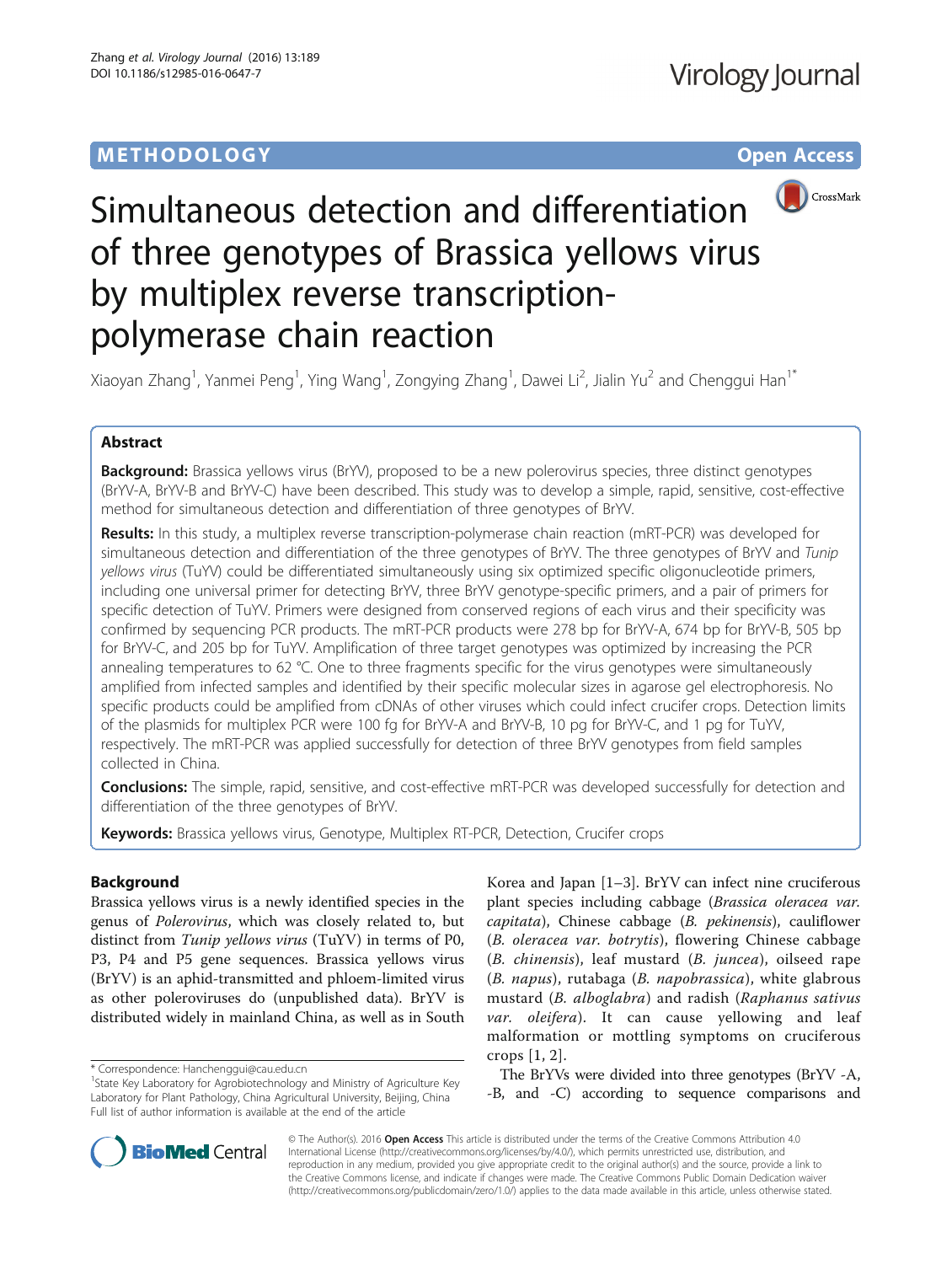<span id="page-1-0"></span>phylogenetic analysis. BrYV has a single-stranded, positivesense RNA genome containing six open reading frames (ORFs), and the three genotypes of BrYV have greater divergence in ORFs 0, 1 and 2 than in ORFs 3, 4 and 5 [\[1,](#page-5-0) [4](#page-6-0)]. For convenience of the virus research, the full-length infectious cDNA clones of the three genotypes were constructed under control of the cauliflower mosaic virus 35S promoter. The infectivity of the cDNA clones of the three genotypes in Nicotiana benthamiana was further confirmed by reverse transcription-PCR (RT-PCR), western blot and northern hybridization [\[5\]](#page-6-0).

RT-PCR with universal primers (PoconF/ PococpR) was used for the amplification of a 1.4 kb band for poleroviruses [\[1](#page-5-0), [6\]](#page-6-0). As to BrYV, it can be further determined by western blot and northern blot detection [\[5](#page-6-0)]. However, these methods could not distinguish the three genotypes of BrYV at a time. Multiplex RT-PCR can be used for simultaneously detection of several viruses in one reaction, and it provides a quick, efficient, reliable and economical way for detection of plant viruses and strains, especially in field samples [[7](#page-6-0)–[31](#page-6-0)].

The aim of this study was to develop a simple, rapid, sensitive, cost-effective method for simultaneous detection and differentiation of three genotypes of BrYV and TuYV. This multiplex RT-PCR assay developed here can act as a universal diagnostic tool for detection and epidemiological investigation of the three genotypes of BrYV.

# Methods

#### Plant material and recombinant plasmids

N. benthamiana leaf tissues infected with BrYV-A, -B, C were used to standardize the multiplex RT-PCR. Each of these three genotypes infecting  $N$ . benthamiana was identified by RT-PCR and sequencing. Plasmids containing full-length genomic sequences of BrYV-A (Accession No. NC016038), BrYV-B (Accession No.HQ388351), BrYV-C (Accession No. KF015269), Turnip mosaic virus(TuMV) (Accession No. AF169561.2), Cucumber mosaic virus (CMV Fny strain) (Accession No. NC002034, NC002035, NC001440), Cucurbit aphid-borne yellows virus (CABYV) (Accession No. HQ439023), Beet western yellows virus Inner Mongolia isolate (BWYV-IM) (Accession No. EU636991), and plasmids containing partial genomic sequences of TuYV were used to test specificity of the multiplex PCR in this study. The plasmid pMD19- TuYV-P0 contained the complete sequence of the ORF0 of TuYV (Accession No. NC003743) and the plasmid pMD19-56#-1 contained the 4959–5163 nt sequence of TuYV which shared 96.4% nucleotide sequence identity with TuYV isolate Anhui (Accession No. KR706247.1).

# RNA extraction

Total RNA from 0.1 g of leaf tissue from infected plants was prepared by SDS-phenol/chloroform extraction [\[32](#page-6-0)]. 600 ul of phenol: chloroform and 630 ul of extraction buffer (20 mM Tris–HCl, pH 7.8, 1% sodium dodecyl sulfate, 200 mM sodium chloride, and 5 mM EDTA) were added with continuous homogenizing. The thawed mixture was extracted two times with phenol: chloroform and separated by centrifugation. Total RNA in the supernatant was precipitated by equal volume of 4 M lithium chloride. Then it was washed two times with chilled 70% ethanol and one time with chilled 100% ethanol. The RNA was eluted in a final volume of 40 μl of diethylpyrocarbonate-treated (DEPC) water and stored at −20 °C for the following protocols.

#### Reverse transcription and PCR

The revere transcription (RT) reaction was carried out using TaKaRa RNA PCR Kit (M-MLV) Ver. 3.0 (Takara, Dalian, China) according to the manufacturer's protocol. The reaction was performed in a 20 μl PCR master mixture consisting of  $4 \mu 5 \times RT$  Buffer, 1  $\mu$ l BrY761R (10 uM), 1  $\mu$ l TuY5163R (10 uM), 9 μl RNase Free ddH<sub>2</sub>O, 1 μl dNTP Mixture (each 2.5 mM), 0.5 μl RNase Inhibitor (40 U/μl), 0.5 μl MLV Reverse Transcriptase (200 U/μl) and 3 μl plant total RNA (~3000 ng). The RT reaction was incubated for 90 min at 37 °C. The products were stored at −20 °C for uniplex RT-PCR and multiplex PCR reactions. Uniplex PCR for BrYV was carried out in a 25 μl mixture containing 12.5 μl  $2 \times$  TSINGKE Master Mix (blue) (Tsingke Biological Technology Company, Beijing, China), 2 μl cDNA template,  $0.5$  μl of specific primers (10 μM) (Table 1), and 9.5 μl ddH<sub>2</sub>O. Multiplex PCR reactions was carried out in a 25 μl mixture containing 12.5 μl 2 × TSINGKE Master Mix (blue), 2 μl cDNA template,  $0.5$  μl of the six primers (10  $\mu$ M) for each (Table 1), and 7.5  $\mu$ l ddH<sub>2</sub>O.

Amplified products (10 μl each) were electrophoresed in 1.5% agarose gels and stained with ethidium bromide to confirm the expected size of the fragments.

#### Cloning and sequencing

Purified PCR products, amplified with primers BrYA484F/ BrY761R, BrYB88F/ BrY761R, BrYC257F/ BrY761R from RT reaction products were inserted into pMD19-T and then transformed into competent cells of Escherichia coli MC1022. Recombinant clones were sequenced by Institute of Crop Science of CAAS (Beijing, China).

|  |  | Table 1 List of primers used for developing multiplex RT-PCR |
|--|--|--------------------------------------------------------------|
|  |  |                                                              |

| Primer               | Primer sequence (5' to 3')           | Positions         |
|----------------------|--------------------------------------|-------------------|
| BrYA484F             | 5'- TACTTGGACTAGAGATGCTGAAAG-3'      | BrYV-A 484-507 nt |
| BrYB88F              | 5'- CCTCCACCCAAAACAAGTAT-3'          | BrYV-B 88-107 nt  |
| BrYC <sub>257F</sub> | 5'- CGAGTTTCCGTACTTGTTG-3'           | BrYV-C 257-275 nt |
| <b>BrY761R</b>       | 5'- AGACCGAAGAGCTGAAAAGG-3'          | BrYV-A 742-761 nt |
| TuY4959F             | 5'- AAGAGGCTTGCCCCTTCCTG-3'          | TuYV 4959-4978 nt |
|                      | TuY5163R 5'- AACCAAATCCGGTGTTGGAT-3' | TuYV 5144-5163 nt |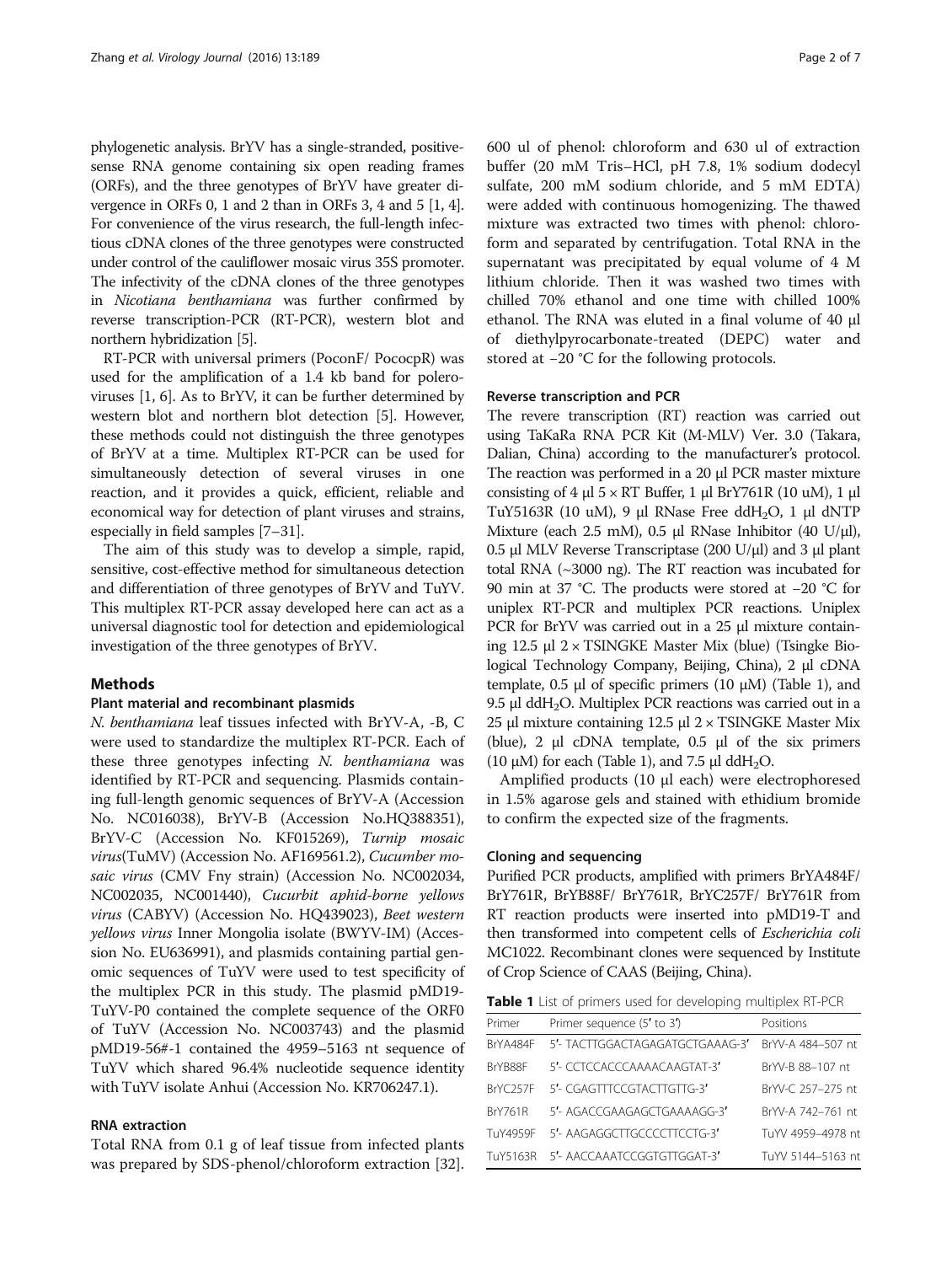# Primer design and optimization of annealing temperatures

The full-length genomic sequences of BrYV and TuYV  $(BrYV-A^{BJ}$ , NC016038; BrYV-A<sup>JS</sup>, HQ388350; BrYV-B<sup>BJ</sup>, HQ388349; BrYV-B<sup>JS</sup>, HQ388351; BrYV-C<sup>R</sup>, JN015068 and BrYV-C<sup>C</sup>, KF015269; TuYV, Nc003743; TuYV isolate Anhui, KR706247.1) were obtained from GenBank. The sequences of the designed primers used in this study are listed in Table [1](#page-1-0). Gradient PCR was performed using different temperatures that were set randomly from 60 °C to 66 °C (60.0 °C; 60.6 °C; 61.4 °C; 62.4 °C; 63.8 °C; 64.9 °C; 65.5 °C; 66.0 °C) by the PCR machine.

#### Sensitivity of multiplex RT-PCR

The sensitivity was considered as the lowest concentration of viral RNA giving a strong positive signal in mRT-PCR. To determine this threshold, ten-fold serially diluted DNA templates of the three genotypes of BrYV and TuYV were tested. The DNA samples range in quantity from 1 fg to 10 ng and the assay was carried out as described above.

# Detection of virus genotypes in field samples by multiplex RT-PCR

The samples showing symptoms such as yellowing and curl on leaves were collected from different fields in Haidian District of Beijing City. These samples were simultaneously used to test BrYV three genotypes by uniplex RT-PCR and multiplex RT-PCR.

# Results

# Primer design and optimization of multiplex RT-PCR

Analysis of the complete genome sequences of six BrYV isolates showed that they represent three genotypes (BrYV-A, -B and -C). The three genotypes had more divergent in ORF0 which shared 90.4-92.5% nucleotide sequence identity. Four primers BrYA484F/ BrYB88F/ BrYC257F/ BrY761R were newly designed in the conserved regions within ORF0 of each genotype to allow for mRT-PCR. The three genotypes of BrYV were closely related to, but distinct from, TuYV in terms of P0, P3, P4 and P5 gene sequences [[1](#page-5-0), [4\]](#page-6-0). In order to detect TuYV at the same time, a pair of primers TuY4959F/ TuY5163R in the conserved regions within ORF5 were designed (Table [1\)](#page-1-0). The expected gene size of amplification were 278 bp for BrYV-A, 674 bp for BrYV-B, 505 bp for BrYV-C, and 205 bp for TuYV. A gradient RT-PCR was then performed to determine the optimal annealing temperature for uniplex RT-PCR and multiplex RT-PCR. Annealing temperatures between 60 °C and 66 °C were tested in order to optimize amplification by the gradient PCR machine (Fig. [1](#page-3-0)). According to efficiency and specificity of amplification for the targeted virus genotypes as detected by agarose gel electrophoresis, the

optimal annealing temperature for mRT-PCR was determined to be 62 °C. The optimized cycle protocol of the multiplex RT-PCR was: 10 min at 95 °C; 32 cycles of at 30 s at 94 °C, 30 s at 62 °C; 1 min at 72 °C and a final extension at 72 °C for 10 min. Reaction products were electrophoresed in 1.5% agarose gels and stained with ethidium bromide.

#### Sensitivity of multiplex RT-PCR

To compare the sensitivity of multiplex RT-PCR versus uniplex RT-PCR, 10-fold serial dilutions of the purified plasmids pCaBrA, pCaBrB, pCaBrC, pMD19-TuYV-P0, and pMD19-56#-1 were used simultaneously as templates in uniplex RT-PCR and multiplex RT-PCR reactions. The results showed that detection limits of the DNA quantity for multiplex RT-PCR were 100 fg for BrYV-A and BrYV-B, 10 pg for BrYV-C, and 1 pg for TuYV, respectively, if the concentration of the plasmids was similar (Fig. [2](#page-4-0)).

# Specificity of multiplex RT-PCR

Using individual genotype RNAs and co-infected RNAs with three genotypes, the more clear and specific PCR products were detected in samples, respectively. Plasmids pMD19-TuYV-P0 and pMD19-56#-1 containing partial genomic cDNA sequences of TuYV were detected and gave a specific band. Plasmids containing cDNA sequences from two other crucifer-infecting viruses Turnip mosaic virus (TuMV), Cucumber mosaic virus (CMV), and two other poleroviruses Cucurbit aphid-borne yellows virus (CABYV) and Beet western yellows virus (BWYV) were used to test the specificity of the multiplex PCR, and gave no signal (Fig. [3\)](#page-4-0).

#### Detection of the three BrYV genotypes in field samples

To evaluate the feasibility of multiplex RT-PCR for the diagnosis of field samples, 6 crucifer leaf tissue samples collected from different fields in Haidian District of Beijing City were used to test and standardize the mRT-PCR. One or two genotypes of BrYV could be detected by the mRT-PCR. The total RNA of BrYV-A, -B and -C agro-infected N. benthamiana served as positive control and it could produce three distinct fragments, 278 bp, 674 bp and 505 bp, respectively (Fig. [4\)](#page-5-0). The healthy plant samples served as negative control gave no signal as expected. Following gel electrophoresis, the bands of PCR products were clear and there were no discernible differences in the size of the virus amplicons obtained from the different field samples indicating that the multiplex PCR assay could be used to detect the three genotypes of BrYV from a wide range of field areas. And the detection results were further confirmed by sequencing PCR products. With the high sensitivity and specificity of the mRT-PCR method, it is easy to detect and differentiate the three genotypes of BrYV.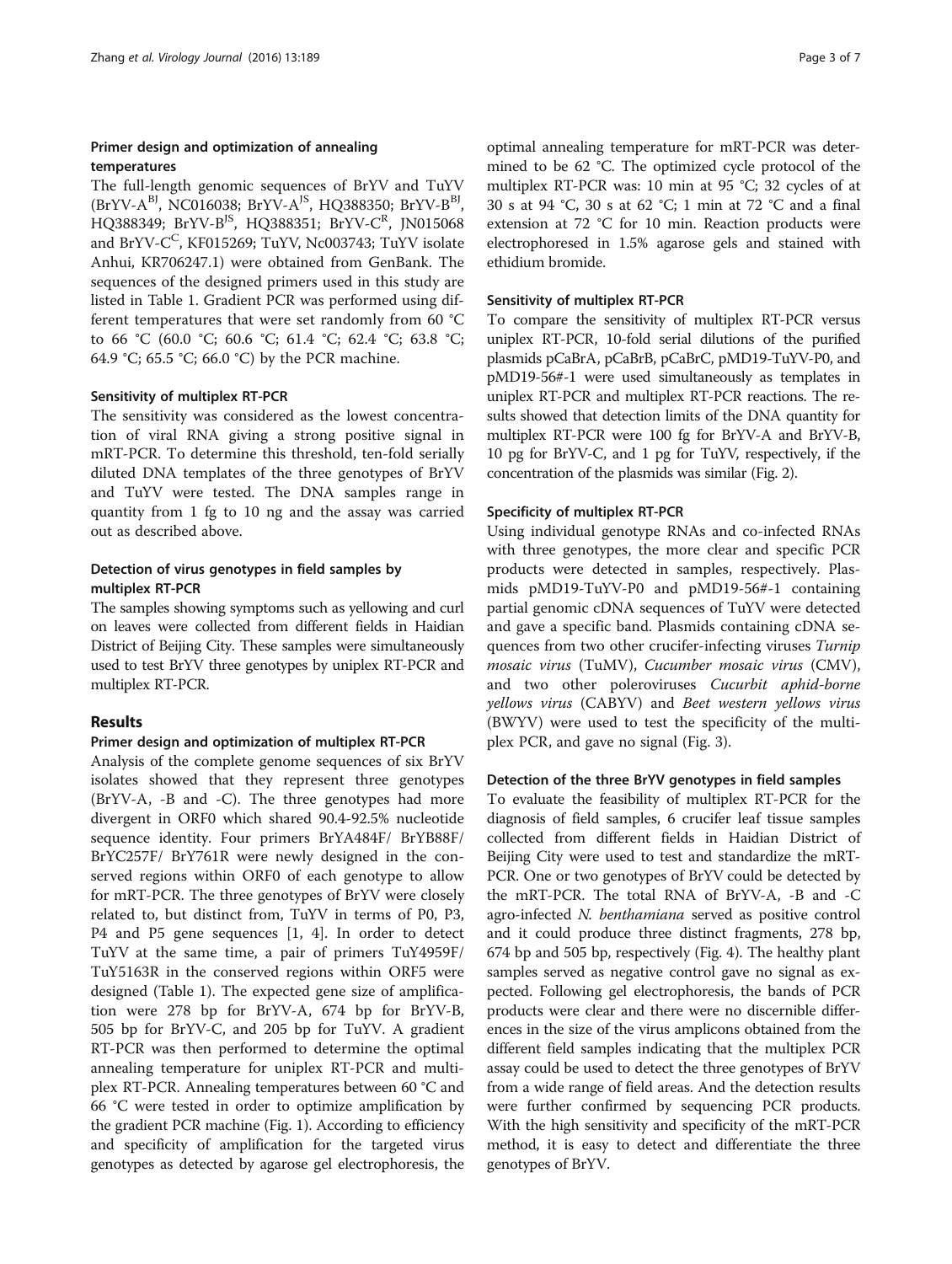<span id="page-3-0"></span>

# **Discussion**

The multiplex RT-PCR assay has progressed to become a convenient, rapid, and cost-effective tool for identification of different pathogens [[33, 34](#page-6-0)]. Particularly, this technique has been used successfully for simultaneous detection and differentiation of the five seedborne legume viruses [\[35](#page-6-0)], three ilarviruses affecting stone fruit trees [\[27\]](#page-6-0), five potato viruses and a viroid [[8\]](#page-6-0), six citrus viroids and apple stem grooving virus from citrus plants [[36\]](#page-6-0), four viruses and *Pseudomonas savastanoi* pv. savastanoi in olive trees [[10](#page-6-0)], five tospoviruses in ornamental crops [[28\]](#page-6-0), eight stone fruit viruses [[37\]](#page-6-0), nine grapevine viruses [[12\]](#page-6-0), three beet poleroviruses in sugarbeet and aphids [\[38, 39\]](#page-6-0), eight wheat viruses [[13](#page-6-0)], nine crinivirus infecting vegetable and small fruit crops [[15\]](#page-6-0), four viruses infecting cassava [[18\]](#page-6-0), five tobacco viruses [\[19](#page-6-0)], three cucurbit-infecting poleroviruses [[30](#page-6-0)], seven main tomato-infecting viruses [[20](#page-6-0)], three rice viruses [\[21](#page-6-0)], three lily-infecting viruses [\[22](#page-6-0)], four cherry viruses [\[23](#page-6-0)], four viruses in peach [\[24](#page-6-0)], three viruses in pear plants [[40\]](#page-6-0), five viruses and two viriods infecting chrysanthemum [[41](#page-6-0)], three viruses infecting papaya [[42](#page-6-0)], three orchid viruses [\[25\]](#page-6-0), five fabaviruses [\[31](#page-6-0)] and so on.

The multiplex RT-PCR method was also used for simultaneous detection and differentiation of virus subgroups, strains, genotypes or isolates. Multiplex RT-PCR assay has been developed successfully to detect and differentiate closely related but biologically distinct cherry isolates of Prunus necrotic ringspot virus [[7\]](#page-6-0), each of the major Potato virus Y strains and strain mixtures [[43](#page-6-0)–[46](#page-6-0)]. CMV subgroups and tobamoviruses infecting tomato [[17\]](#page-6-0), genotypes A and B of Beet necrotic yellow vein virus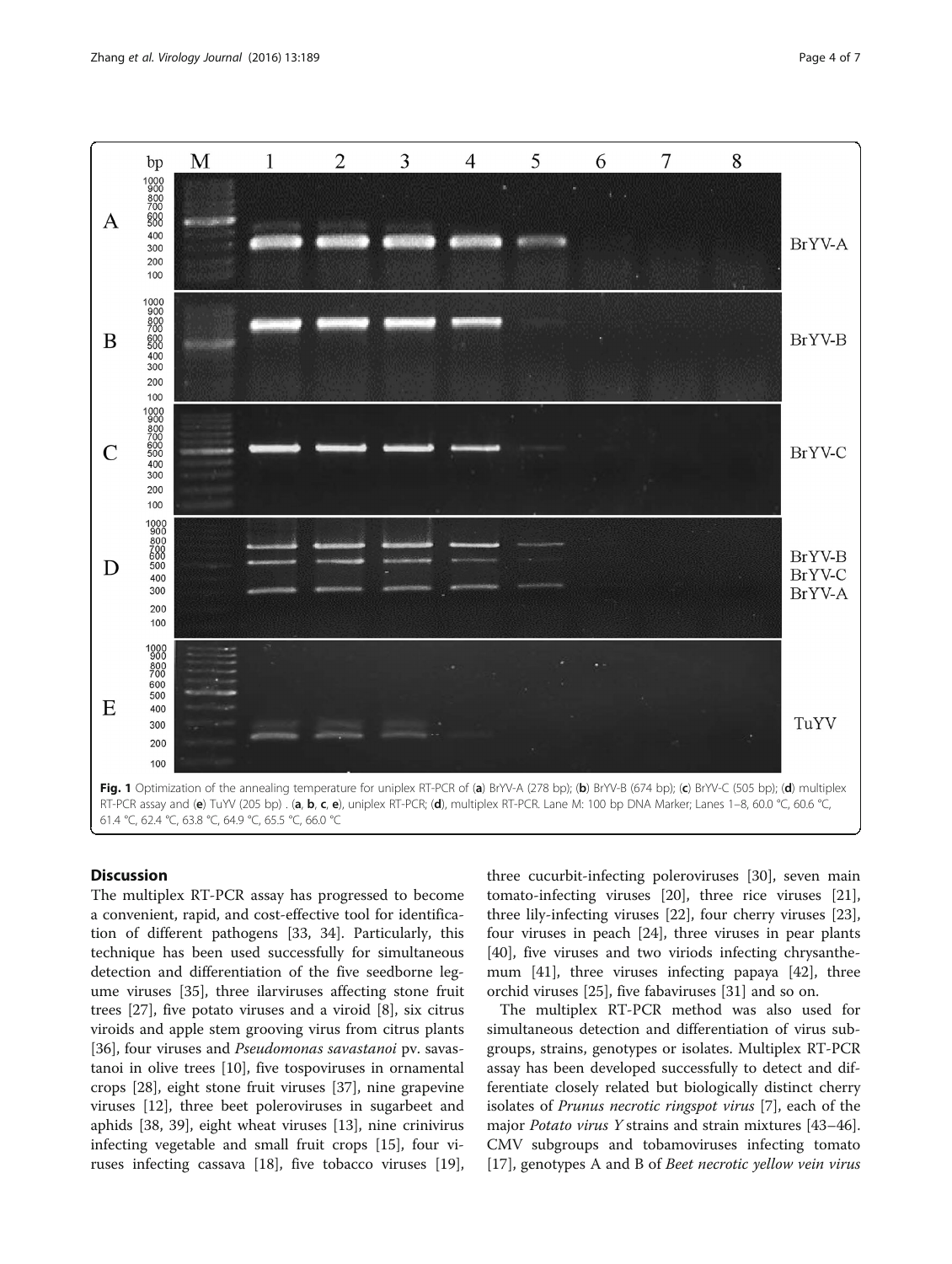<span id="page-4-0"></span>

and pMD19-56#-1 were used for dectection of TuYV

[[11\]](#page-6-0), five genotypes of Citrus tristeza virus from 29 citrus-growing countries [[29\]](#page-6-0). There are three BrYV genotypes (BrYV -A, -B, and -C) based on sequence comparisons and phylogenetic analysis [\[1](#page-5-0), [4\]](#page-6-0), however, the pathogenicity, distribution and host range of the three BrYV genotypes remained to be determined. Therefore, the discrimination and specific detection of the three BrYV genotypes is essential in order to

investigate the role these genotypes play in the epidemiology of the virus associated disease.

In this study, we developed a rapid, sensitive method for simultaneous detection of the three genotypes of BrYV. Generally, primer pairs are important factors affecting the efficiency and specificity of a multiplex RT-PCR. Therefore, four primer pairs were designed according to the conserved region in the P0 gene of three



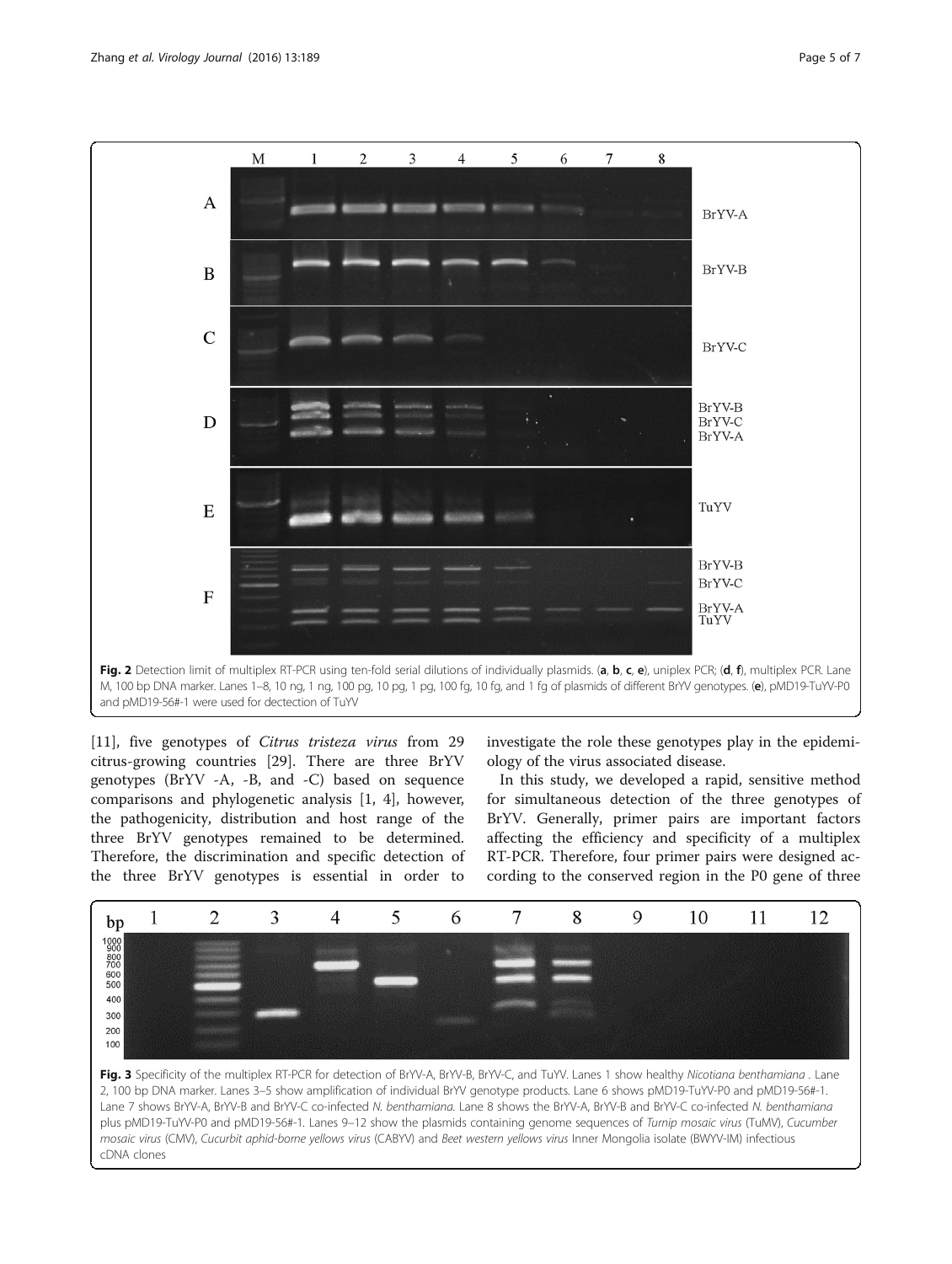<span id="page-5-0"></span>

genotypes of BrYV and the conserved region in the P5 gene of TuYV. Amplification of three target genotypes was optimized by increasing the PCR annealing temperature to 62 °C, which produced amplicons of the appropriate size for each genotype target without extraneous banding (Fig. [1\)](#page-3-0). There are some other viruses that can infect cruciferous crops. TuMV is one of the most devastating threats to the cruciferous crops [\[26, 47](#page-6-0), [48](#page-6-0)]. CMV has extremely wide host range, and is one of the main pathogens of cruciferous crops [[49](#page-6-0)]. Amplification of plasmids containing cDNA sequences from TuMV and CMV giving no signal indicated the specificity of the multiplex PCR. In the future, a multiplex RT-PCR assay should be developed for simultaneous detection and differentiation of BrYV three genotypes, TuYV, TuMV and CMV in cruciferous crops.

# Conclusions

In conclusion, a multiplex RT-PCR assay was developed to detect the three genotypes of BrYV (BrYV-A, -B and -C) from infected cruciferous crops. The multiplex PCR assay developed here is a rapid, reliable, sensitive and costeffective diagnostic method. It can simultaneously detect and differentiate these three genotypes of BrYV and TuYV in infected leaf tissue across a wide range of field samples in one single reaction. However, the assay presented here accounts for known sequence variants of the three genotypes but cannot rule out the presence of variants yet to be sequenced. With this method, it would be useful for discerning the differences among the distribution, host range, pathogenicity, virus–plant-vector interactions and better understanding of their epidemiology among the three genotypes of the BrYVs.

#### Acknowledgements

We thank Professor Xian-Bing Wang and Dr.Yong-Liang Zhang, and other lab members for their helpful suggestions and constructive criticism. We also thank Professor Carrington J C (Oregon State University) for giving us the

plasmid pCB302-WtTuMV containing full-length genomic cDNA of TuMV, and thank Dr Qian Wang for giving us the plasmid pMD19-56#-1 containing TuYV partial genomic sequence.

#### Funding

This work was supported in part by the National Natural Science Foundation of China (31371909 and 31071663) and the 111 Project (B13006).

#### Availability of data and material

The datasets supporting the conclusions of this article are included within the article.

#### Authors' contributions

XYZ and YMP carried out the experiments. CGH conceived the study and revised the manuscript critically. YW, ZYZ, DWL and JLY contributed reagents/materials/analysis tools. All authors read and approved the final manuscript.

#### Competing interests

The authors declare that they have no competing interests.

#### Consent for publication

All the participants are consent for publication.

#### Ethics approval and consent to participate Not applicable.

#### Author details

<sup>1</sup>State Key Laboratory for Agrobiotechnology and Ministry of Agriculture Key Laboratory for Plant Pathology, China Agricultural University, Beijing, China. <sup>2</sup>State Key Laboratory of Agrobiotechnology, College of Biological Sciences, China Agricultural University, Beijing, China.

#### Received: 15 July 2016 Accepted: 10 November 2016 Published online: 22 November 2016

#### References

- 1. Xiang HY, Dong SW, Shang QX, Zhou CJ, Li DW, Yu JL, Han CG. Molecular characterization of two genotypes of a new polerovirus infecting brassicas in China. Arch Virol. 2011;156:2251–5.
- 2. Lim S, Yoo RH, Igori D, Zhao F, Kim KH, Moon JS. Genome sequence of a recombinant brassica yellows virus infecting Chinese cabbage. Arch Virol. 2015;160:597–600.
- 3. Kamitani M, Nagano AJ, Honjo MN, Kudoh H. RNA-Seq reveals virus-virus and virus-plant interactions in nature. FEMS Microbiol Ecol. 2016;92.